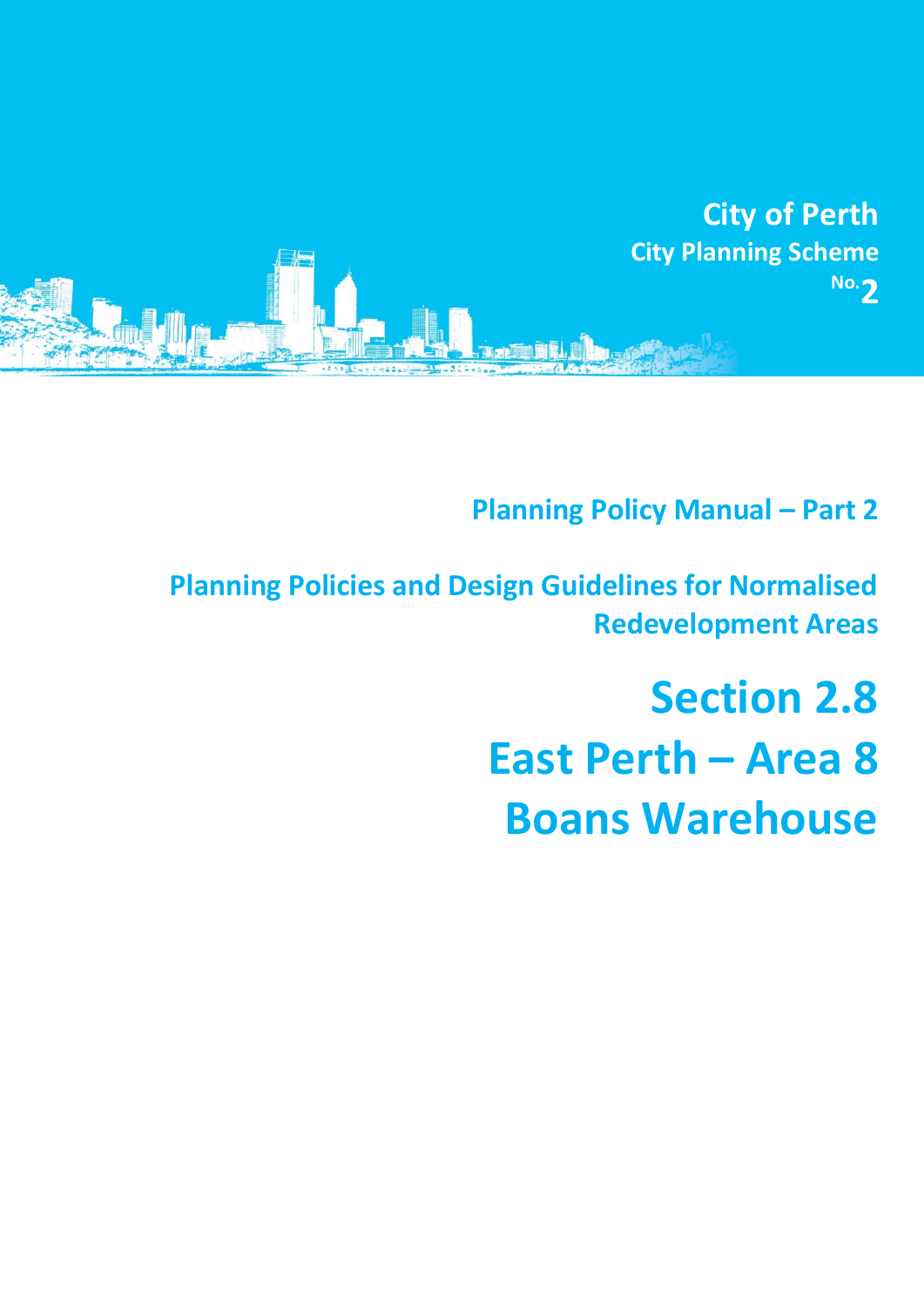

East Perth Area 8 – Boans Warehouse

| <b>Version#</b> | <b>Decision Reference</b> | <b>Synopsis</b> |
|-----------------|---------------------------|-----------------|
|                 | 11 March 2008             | Adopted         |
|                 | 17 March 2015             | Amended         |
| 3               | 13 December 2016          | Amended         |
| 4               | 11 April 2017             | Amended         |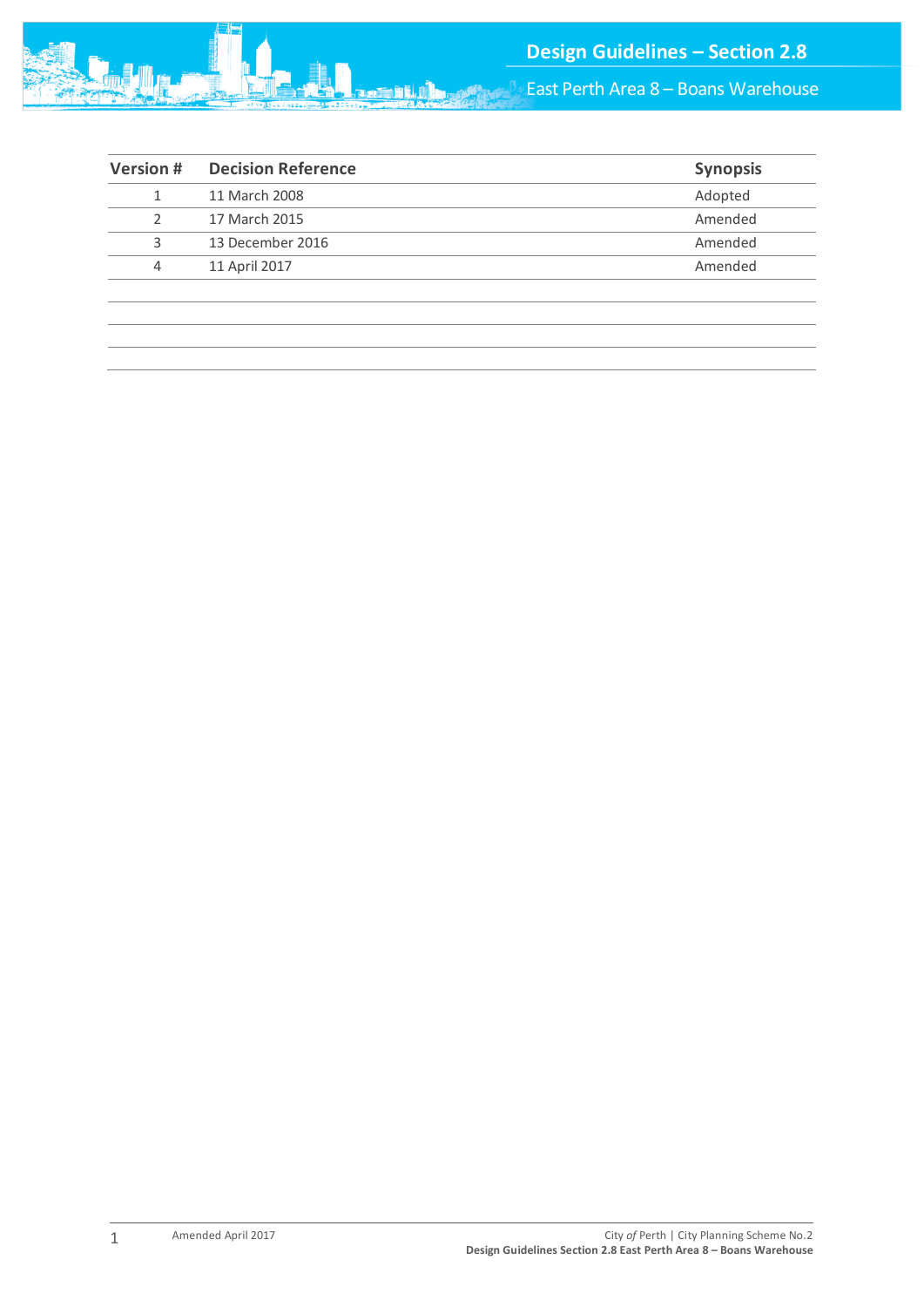**East Perth Area 8 - Boans Warehouse** 

# **CONTENTS**

| <b>SECTION</b> | <b>TITLE</b><br><u> 1999 - Johann Stoff, amerikansk politiker (d. 1989)</u> | <b>PAGE</b> |
|----------------|-----------------------------------------------------------------------------|-------------|
| 1.0            |                                                                             |             |
| 2.0            |                                                                             |             |
| 3.0            |                                                                             |             |
| 4.0            |                                                                             |             |
| 5.0            | REQUIRED RETENTION/ REPLACEMENT/ TREATMENT OF BUILT FABRIC 4                |             |
| 5.1            |                                                                             |             |
| 5.2            |                                                                             |             |
| 6.0            | PERMITTED AND ENCOURAGED CHANGES TO BUILT FABRIC 5                          |             |
| 6.1            |                                                                             |             |
| 6.2            |                                                                             |             |
| 7.0            |                                                                             |             |
| 8.0            |                                                                             |             |
| 9.0            |                                                                             |             |
| 10.0           |                                                                             |             |
| 11.0           |                                                                             |             |
| 12.0           |                                                                             |             |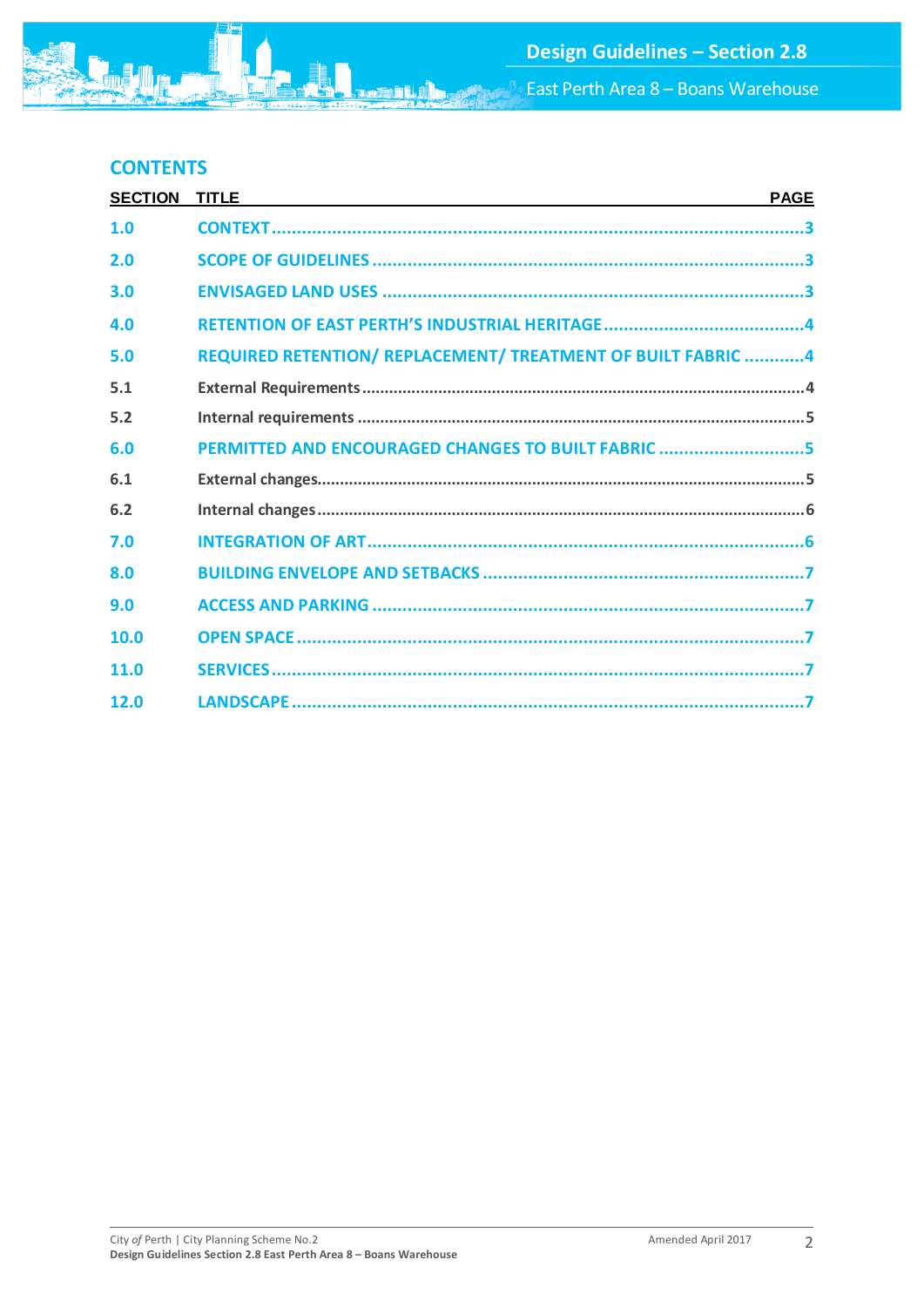

# <span id="page-3-0"></span>**1.0 CONTEXT**

These Design Guidelines are intended to supplement the provisions of the City of Perth Local Planning Scheme No 26 (Normalised Redevelopment Areas) (herein called 'the Scheme') and should be read in conjunction with the Scheme, in particular those provisions relating to the Claisebrook Village Project Area and Precinct EP6: Boans, and other Planning Policies. Where no guidelines are listed, the provisions of the Scheme and other Planning Policies apply.

The Deemed Provisions set out in the *Planning and Development (Local Planning Schemes) Regulations 2015* also form part of the Scheme Text.

The Scheme identifies Preferred, Contemplated and Prohibited uses for Precinct EP6: Boans and stipulates maximum plot ratio. In determining any application for development approval, the local government will have regard to these Design Guidelines, the Scheme and other Planning Policies.

## <span id="page-3-1"></span>**2.0 SCOPE OF GUIDELINES**

These Design Guidelines apply to two parcels of land offered for tender as shown in the attached Figure 1. Parcel 1 comprises lots 97, 98 and 99 and part lot 96 at the comer of Brown and Glyde Streets, East Perth. Parcel 2 comprises lots 100, 101 and 102 and part lot 103 at the comer of Saunders and Glyde Streets, East Perth.



**Figure 1:-.** Parcel 1 comprises lots 97, 98 and 99 and part lot 96 at the comer of Brown and Glyde Streets, East Perth. Parcel 2 comprises lots 100, 101 and 102 and part lot 103 at the comer of Saunders and Glyde Streets, East Perth.

## <span id="page-3-2"></span>**3.0 ENVISAGED LAND USES**

Recycling of the building for predominantly residential use is intended, with a component of other uses acceptable. Other such uses include, but are not limited to, residential/work spaces, studios, small commercial offices and gallery space, provided the planning and construction enables the quiet enjoyment of each individual occupancy concurrently.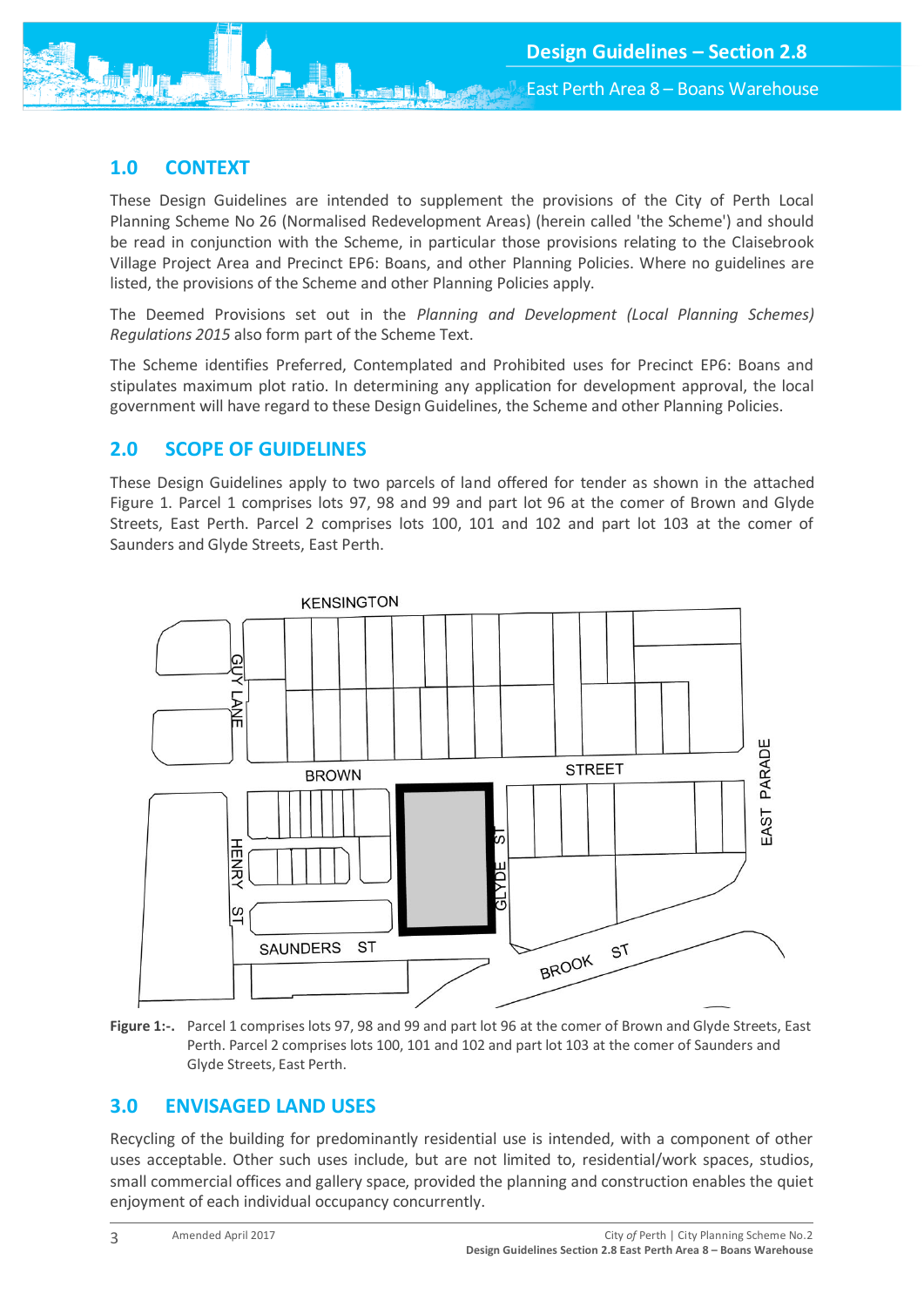East Perth Area 8 – Boans Warehouse

# <span id="page-4-0"></span>**4.0 RETENTION OF EAST PERTH'S INDUSTRIAL HERITAGE**

This historic building complex is state heritage registered and presents an opportunity to provide a continuum with the history of East Perth and the changing uses on this land over time. The structures appear to be basically sound, are of local and state significance and their retention is sought in line with these Design Guidelines. The following approach to retention of the buildings' heritage qualities sets out those matters which the local government requires to be done, those matters which It would like to see done and those matters which may be resolved through negotiation with the local government.

## <span id="page-4-1"></span>**5.0 REQUIRED RETENTION/ REPLACEMENT/ TREATMENT OF BUILT FABRIC**

Retention of the maximum amount of original building fabric is sought in a manner that respects its industrial heritage and avoids sophisticated gentrification of the street facades. The fabric should be repaired and maintained wherever possible, with more flexibility in design treatment available where this is not visible from the public streets. The following items relate to both land parcels. The list identifies those elements which must be retained and made good or replaced with matching materials and detailing where repair is uneconomic. Required finishes are indicated.

In addition, advice needs to be sought from the Heritage Council of WA to ensure consistency with endorsed conservation plan.

### <span id="page-4-2"></span>**5.1 External Requirements**

#### **Form**

• Building form and envelope to be retained.

#### **Roof**

- Retain the roof pitch and form, Including the curved ventilated ridge (venting need not be kept operational).
- Use corrugated metal sheeting to all roofing in either Zincalume or Colorbond finish. Any proposed Colorbond finish shall form part of the colour scheme to be submitted to the local government for approval.
- Where Zincalume is used and reflection into windows within the redevelopment may be a problem (such as opposite the upper floor north facing windows in the southern warehouse of Parcel1), use Colorbond "Birch Grey" corrugated metal sheeting.
- Use galvanised metal guttering with profile to match original sections.

#### **Walls**

- All external red brick walls to retain a face finish (no painting or rendering permitted).
- Use corrugated metal sheeting on walls to the west end with either a Zincalume or Colorbond "Homestead" finish.
- Concrete lintels to openings to remain unpainted.
- Retain all openings for windows, doors and venting (purpose may be changed e.g. vents may become windows).
- Retain steel framed windows and remove wire protection screens affixed to walls externally.
- Retain square section downpipes and large rain heads where these are visible to the street.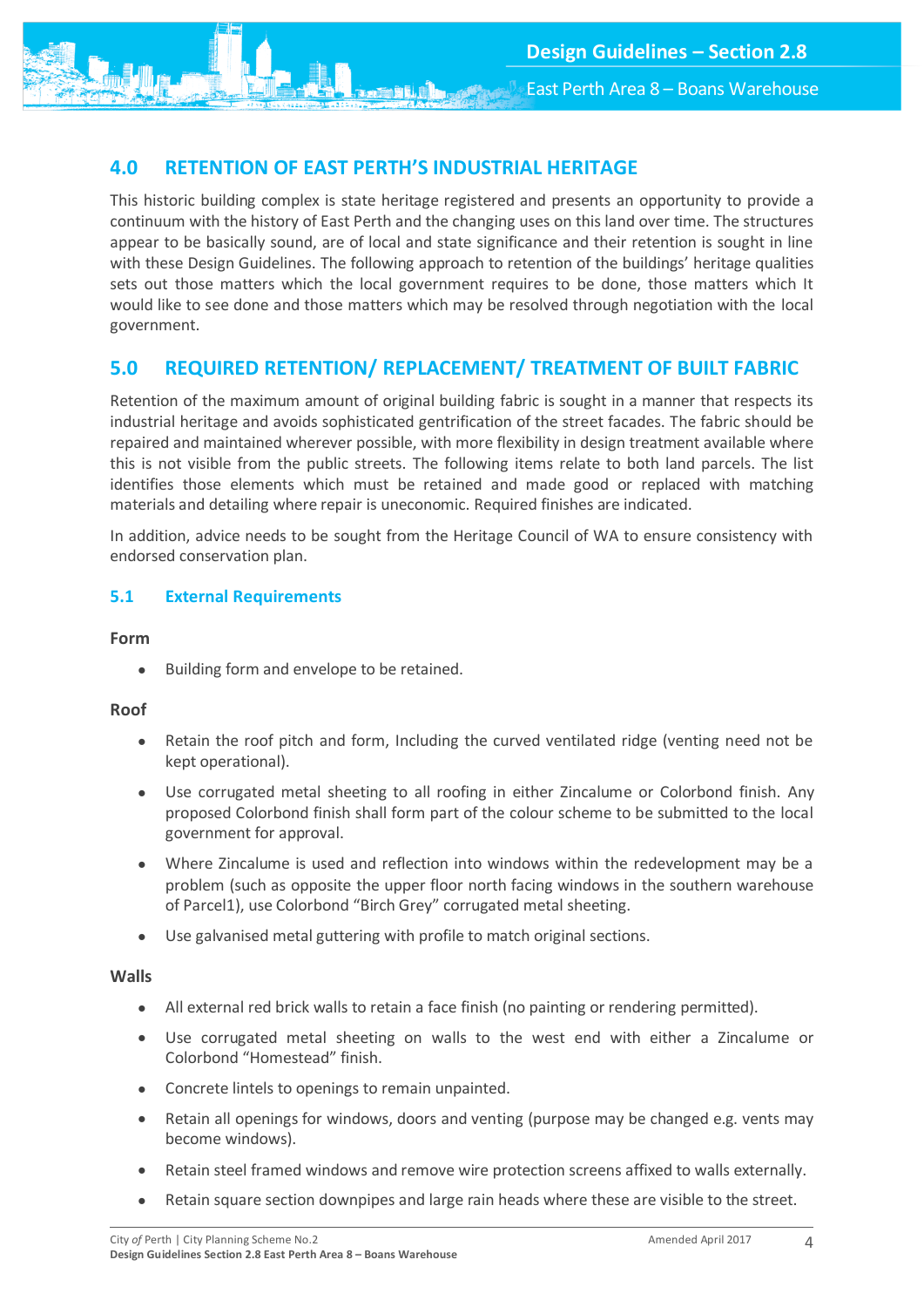

- Retain main timber boarded doors, with mechanisation of manual opening systems if desired.
- Retain lifting beams as a decorative and historical element.
- Remove all exposed wiring, cabling and pipework other than roof plumbing from the street facades and conceal from public view.
- No projections or "add-ons" may be made to the existing built fabric where these would address public streets (e.g. balconies, canopies, bay or dormer windows, fly screens, security screens, roof projections)

#### **Colours**

 Limit paint finishes to the street to previously painted surfaces such as the timber doors and fascias, steel frames and roof drainage. Colours may be selected from the Dulux "Traditional Colours", Wattyl "Heritage Range", Solver" Heritage Colour Range", or other approved range. All colour schemes, including any proposed Colorbond finishes, shall be submitted to the local government for approval.

### <span id="page-5-0"></span>**5.2 Internal requirements**

#### **Structure**

- Retain all structural elements of the main roof forms, including timber trusses, timber columns and steel columns, providing these satisfy Building Code of Australia (BCA) fire regulations in relation to proposed uses.
- Make good to the structure of columns and trusses in the central warehouse of Parcel 2 on the lower floor where there has been some loss of structural integrity. and elsewhere as may be necessary.

#### **Walls**

- Retain major internal wall alignments for at least a portion of their length.
- Retain the large steel doors separating the two Parcels of warehouses, with fireproofing as necessary to one side of the doors.

#### **Floors**

Retain timber flooring to the upper floor level in the southern warehouse of Parcel 2.

## <span id="page-5-1"></span>**6.0 PERMITTED AND ENCOURAGED CHANGES TO BUILT FABRIC**

### <span id="page-5-2"></span>**6.1 External changes**

#### **Roof**

• Roof sheeting may be removed to provide sunlight within the development, provided that the street perimeter of the building retains roof sheeting to present its original built form to the street.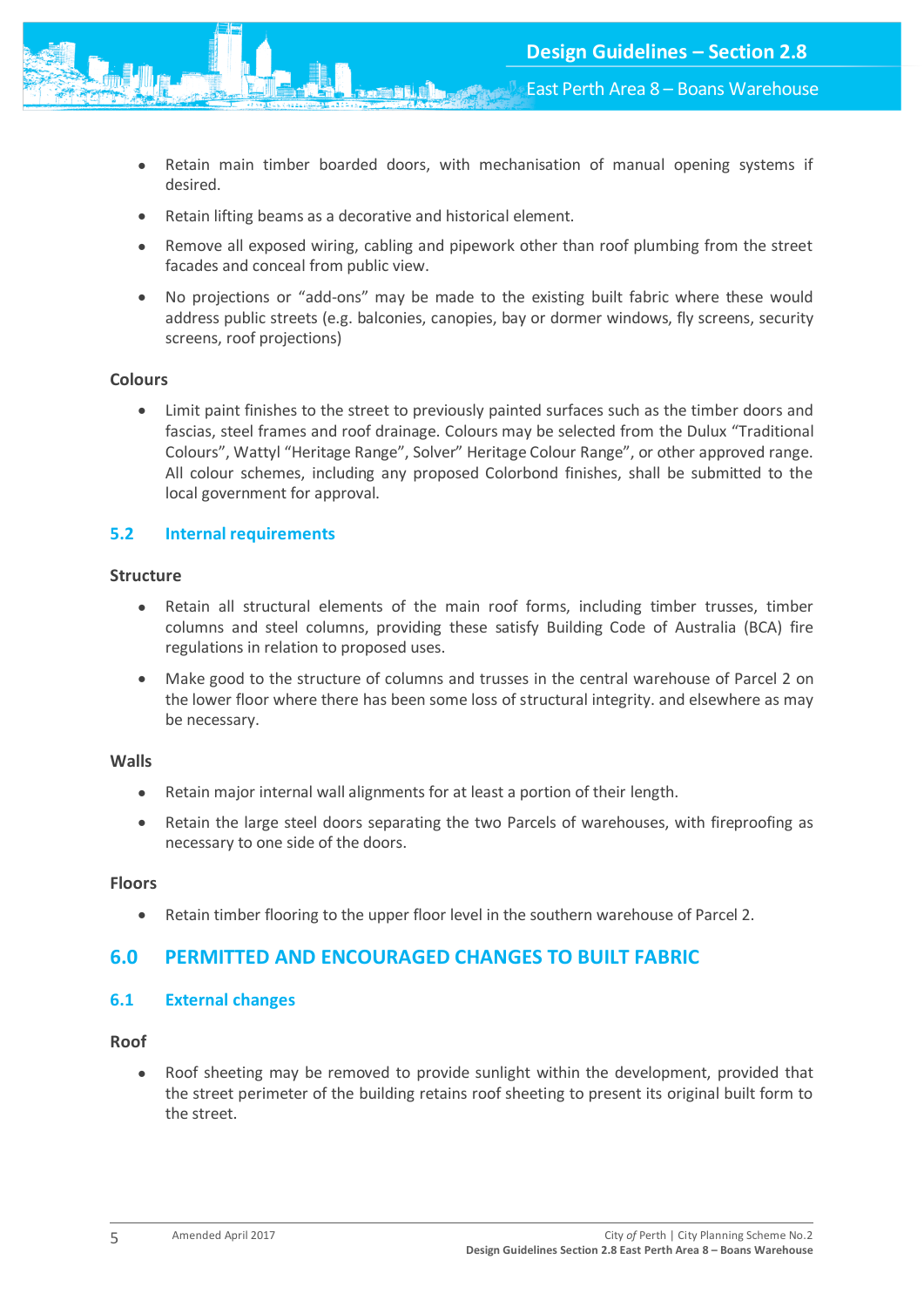

### **Walls**

- New openings to the street are not prohibited but should be minimised. The local government's support for their inclusion will depend on the extent to which they are in sympathy with the built fabric and the original building vocabulary of openings.
- Where changes in the use of openings, or the addition of minor new openings to the street are proposed, the design and location shall be in keeping with the original vocabulary of openings. An example is the provision of a new door or ventilation grille to car parking below an existing window. Here the width, proportions, lintel and detailing should utilise or match that of the window opening.

### <span id="page-6-0"></span>**6.2 Internal changes**

#### **Structure**

• The local government may support removal of portions of the internal structure where retention would compromise design quality and alternatives are not available.

#### **Ceiling**

Internal ceiling linings of corrugated metal sheeting with Zincalume finish are encouraged.

#### **Walls**

• Internal walling may be removed.

#### **Floors**

- Timber flooring at ground level may be removed, with its reuse encouraged within the development.
- Retention and interpretation of the upper floor openings in Parcel 2 is encouraged to give insights into former uses of the building (e.g. opening in southern warehouse could be used for a staircase).
- Retention of the patterned timber flooring associated with the internal trolley system at the east end of the southern warehouse is encouraged. This could be moved to another location within the redevelopment If the existing position is too constraining, and treated as a decorative element.

#### **Services and decorative elements**

- Retention of services, equipment and piping which has decorative value and/or historic interest and assists in understanding previous uses of the building is encouraged. Relocation of such equipment is also supported if this will enable its retention within the development.
- Retention of painted signage that conveys some of the history of the building is encouraged e.g. signage on the internal steel doors separating the two Parcels.

## <span id="page-6-1"></span>**7.0 INTEGRATION OF ART**

• Involvement of artists in designing the development is strongly encouraged as it can provide opportunities to enrich design responses and enhance the sense of place. Examples of integral artworks include detailing to new steps, balustrades, paving, lighting, building fittings, entry treatments and signage.